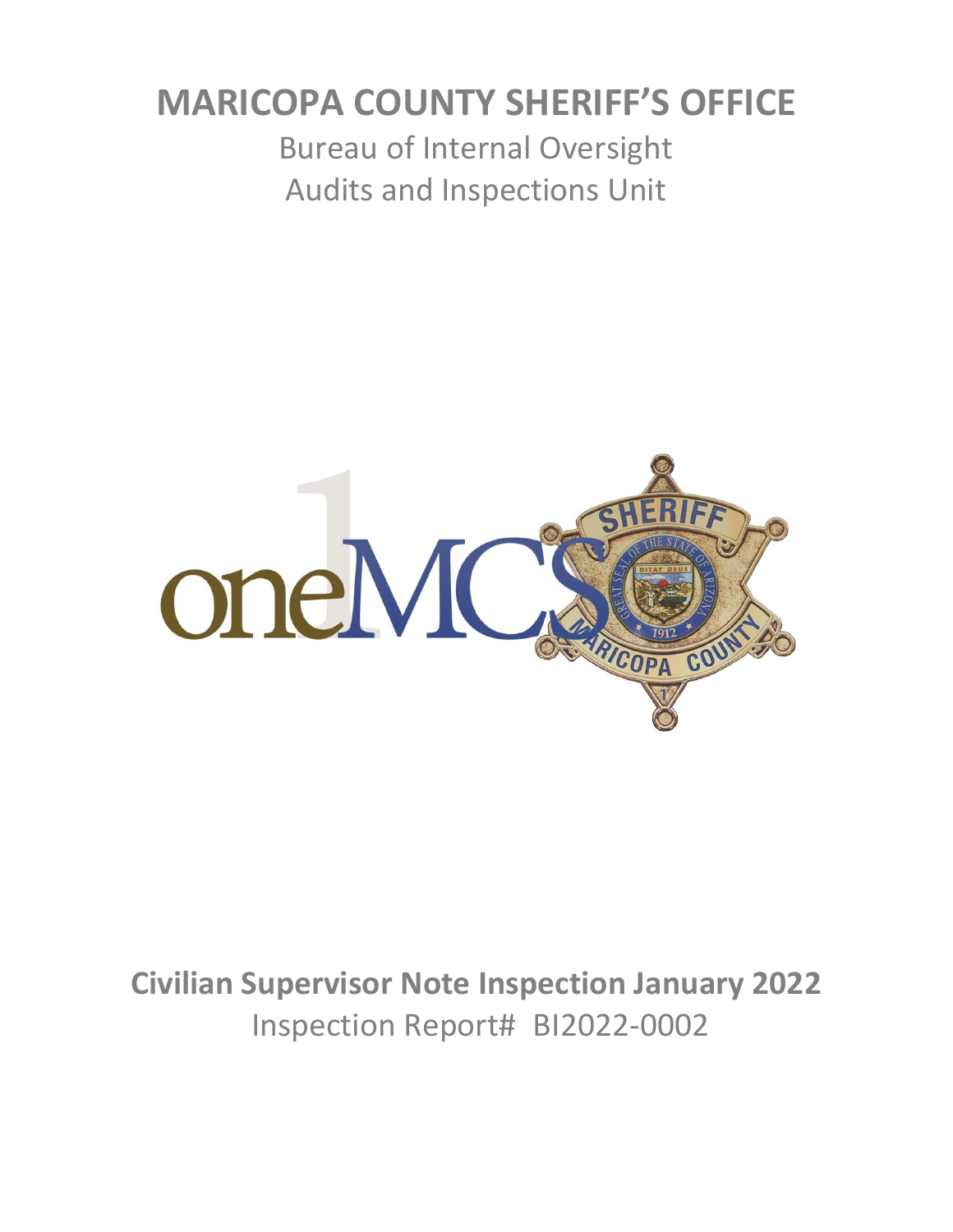The Audits and Inspections Unit (AIU) of the Bureau of Internal Oversight (BIO) will conduct Blue Team Supervisor Note entry inspections on a monthly basis. The purpose of this inspection is to ensure compliance with Office Policies and to promote proper supervision. To achieve this, inspectors will select for review the Supervisor Note entries for 35 randomly selected civilian employees for the month being inspected. To ensure consistent inspections, the Supervisor Note Inspection Matrix developed by the AIU will be utilized.

### **Compliance Objectives:**

Utilize the Supervisor Note Inspection Matrix, review each selected employee's EIS information to ensure they received the following during January 2022:

- Ensure the supervisor completed one Supervisor Note entry
- Ensure the supervisor completed one performance-based entry
- Ensure the supervisor conducted a review of the employee's EIS information

#### **Criteria:**

MCSO Policy GB-2, *Command Responsibility*

#### **Conditions:**

A review of the IAPro records revealed that, of the 35 employees' records reviewed for Supervisor Note entries submitted during the month of January, 34 employees received entries that contained the required elements of this inspection and were in compliance with MCSO Policy GB-2, *Command Responsibility*.

MCSO achieved a compliance rate of **97.14%** in the Civilian Supervisor Note inspection for January 2022, as illustrated in the graph below:

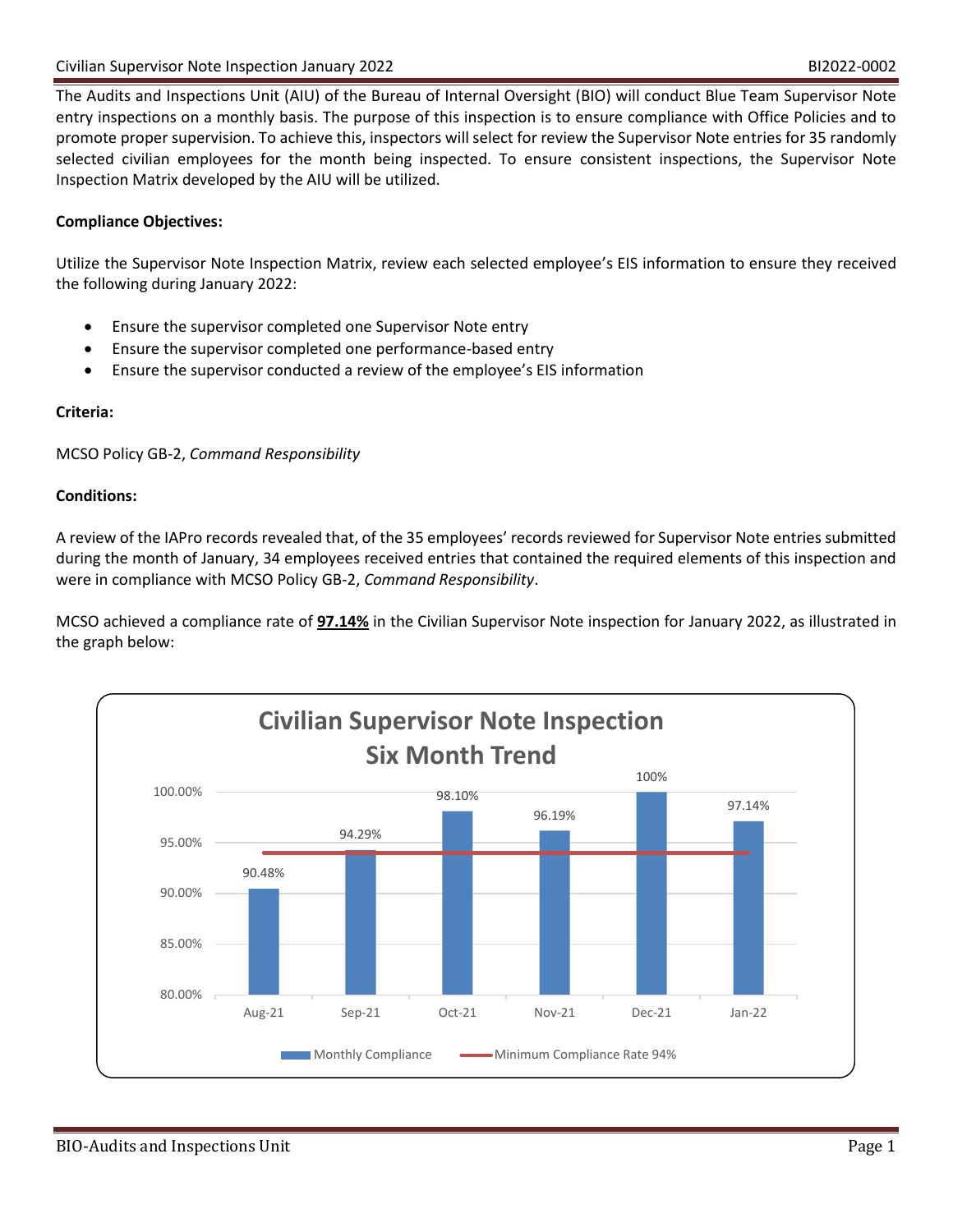#### Results of the Review of Employee Supervisor Note entries:

| <b>Inspection Element</b>                                                                                                                                                                                                             | <b>Not In</b><br>Compliance | <b>In</b><br>Compliance | <b>Total</b><br>Inspected | <b>Compliance Rate</b> |
|---------------------------------------------------------------------------------------------------------------------------------------------------------------------------------------------------------------------------------------|-----------------------------|-------------------------|---------------------------|------------------------|
| Once per month, supervisors review non-sworn<br>subordinates' EIS information for the purpose of<br>identifying and responding to any conduct<br>patterns or concerns                                                                 |                             | 34                      | 35                        | 97.14%                 |
| Employee Received at least one Supervisor Note<br>during the month                                                                                                                                                                    |                             | 34                      | 35                        | 97.14%                 |
| Supervisor Note entry is of sufficient quality to<br>facilitate the preparation of an accurate and<br>detailed performance review and reflects the<br>employee's positive traits and accomplishments<br>and any observed shortcomings |                             | 34                      | 35                        | 97.14%                 |
| <b>Overall Compliance with inspection</b><br>requirements                                                                                                                                                                             | 3                           | 102                     | 105                       | 97.14%                 |

## Inmate Classification (1 BIO Action Form)

| <b>Division</b>                                                                                                                                                                                                        | <b>Employee Notes Inspected</b> | <b>Responsible Supervisor</b> | <b>Current Commander</b> |  |  |
|------------------------------------------------------------------------------------------------------------------------------------------------------------------------------------------------------------------------|---------------------------------|-------------------------------|--------------------------|--|--|
| <b>Inmate Classification</b>                                                                                                                                                                                           | Employee                        | Supervisor                    | Commander                |  |  |
| <b>Deficiency</b>                                                                                                                                                                                                      |                                 |                               |                          |  |  |
| -Minimum requirement for one Supervisor Note entry not met. Policy GB-2.7.B.1<br>-Employee Performance is not documented. Policy GB-2.7.B.1<br>-Review of Employee's EIS information not documented. Policy GB-2.7.B.4 |                                 |                               |                          |  |  |

Unless noted above in the deficiency table, there were no prior BIO Action Forms similar in nature or supervisor notes addressing the deficiencies.